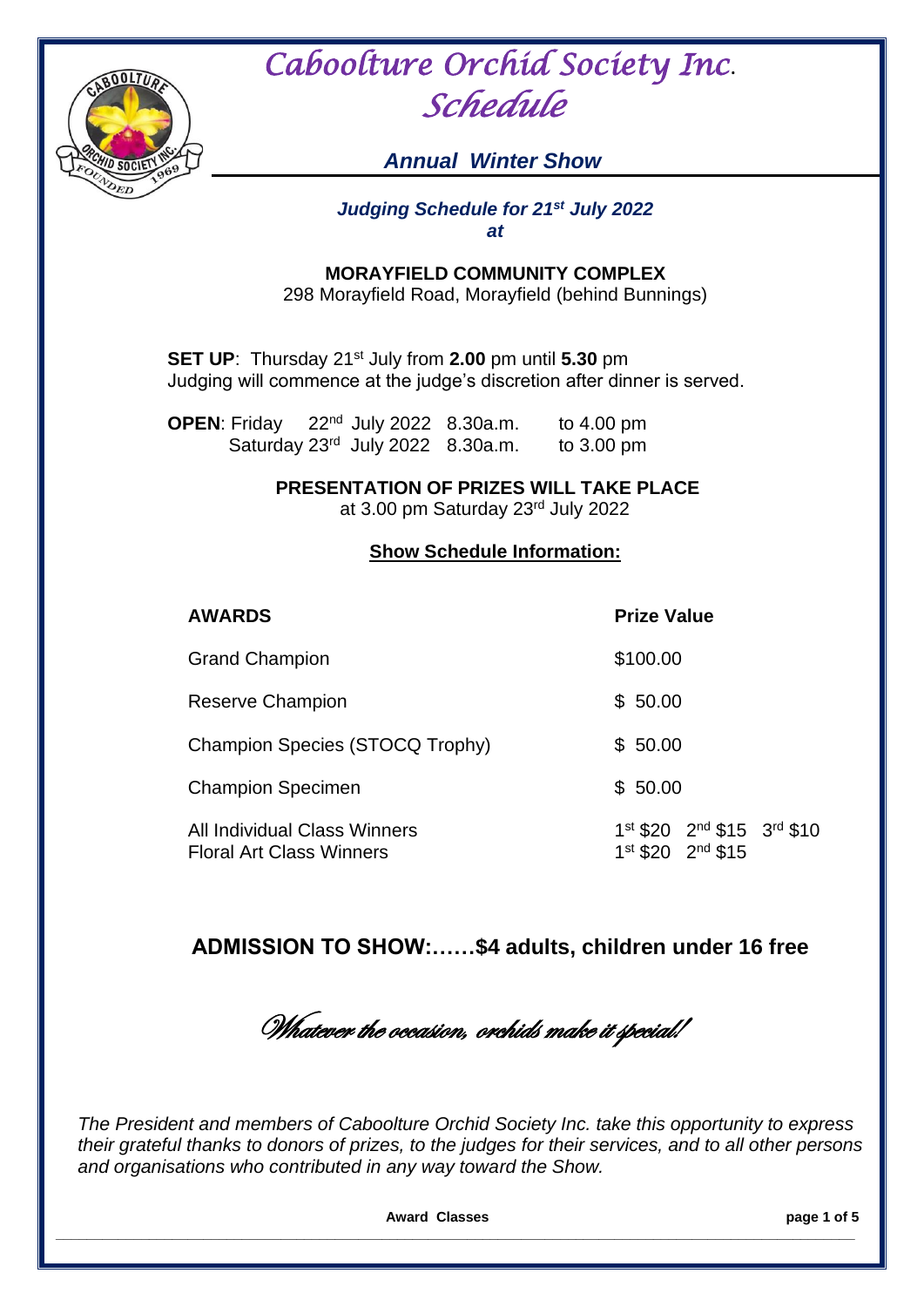# **CATTLEYA ALLIANCE - (includes inter & intra generic hybrids)**

- **A1** Cattleya alliance hybrid exhibition type predominantly White 110mm or more
- **A2** Cattleya alliance hybrid exhibition type predominantly purple or pink 110mm or more
- **A3** Cattleya alliance hybrid exhibition type any other colour/colour combination 110mm or more
- **A4** Cattleya alliance hybrid exhibition compact types 75 110mm
- **A5** Cattleya alliance hybrid exhibition miniature types less than 75mm
- **A6** Cattleya alliance hybrid cluster types all plants with minimum 5 flowers (Inc. Broughtonia)
- **A7** Cattleya alliance hybrid miscellaneous and non-exhibition types
- **A8** Cattleya alliance species

# **DENDROBIUM ALLIANCE (see rule 17)**

- **B1** Dendrobium spatulata type hybrid
- **B2** Dendrobium intermediate type hybrid
- **B3** Dendrobium hybrid Latouria
- **B4** Dendrobium any other type hybrid (including phalaenanthe type Dendrobiums)
- **B5** Dendrobium species

### **VANDACEOUS ALLIANCE**

- **C1** Vanda -over 75mm
- **C2** Vanda -under 75mm
- **C3** Any other Vandaceous hybrid
- **C4** Vandaceous species

### **PHALAENOPSIS ALLIANCE**

- **D1** Phalaenopsis exhibition type any colour including spots or stripes
- **D2** Phalaenopsis novelty, or multifloral
- **D3** Phalaenopsis- Species

# **PAPHIOPEDILUM ALLIANCE**

- **E1** Paphiopedilum exhibition type hybrid
- **E2** Paphiopedilum primary hybrid
- **E3** Paphiopedilum any other
- **E4** Phragmipedium hybrid
- **E5** Paphiopedilum or Phragmipedium species

# **ONCIDIINAE ALLIANCE**

- **F1** Oncidium species, including Gomesa
- **F2** Oncidium hybrid, traditional types
- **F3** Oncidium alliance intergeneric hybrids
- **F4** Oncidium alliance miniature including Tolumnia

# **CYMBIDIUM ALLIANCE**

- **G1** Cymbidium hybrid exhibition type any colour
- **G2** Cymbidium hybrid miniature & intermediate type with erect arching/pendulous spike habit
- **G3** Cymbidium Species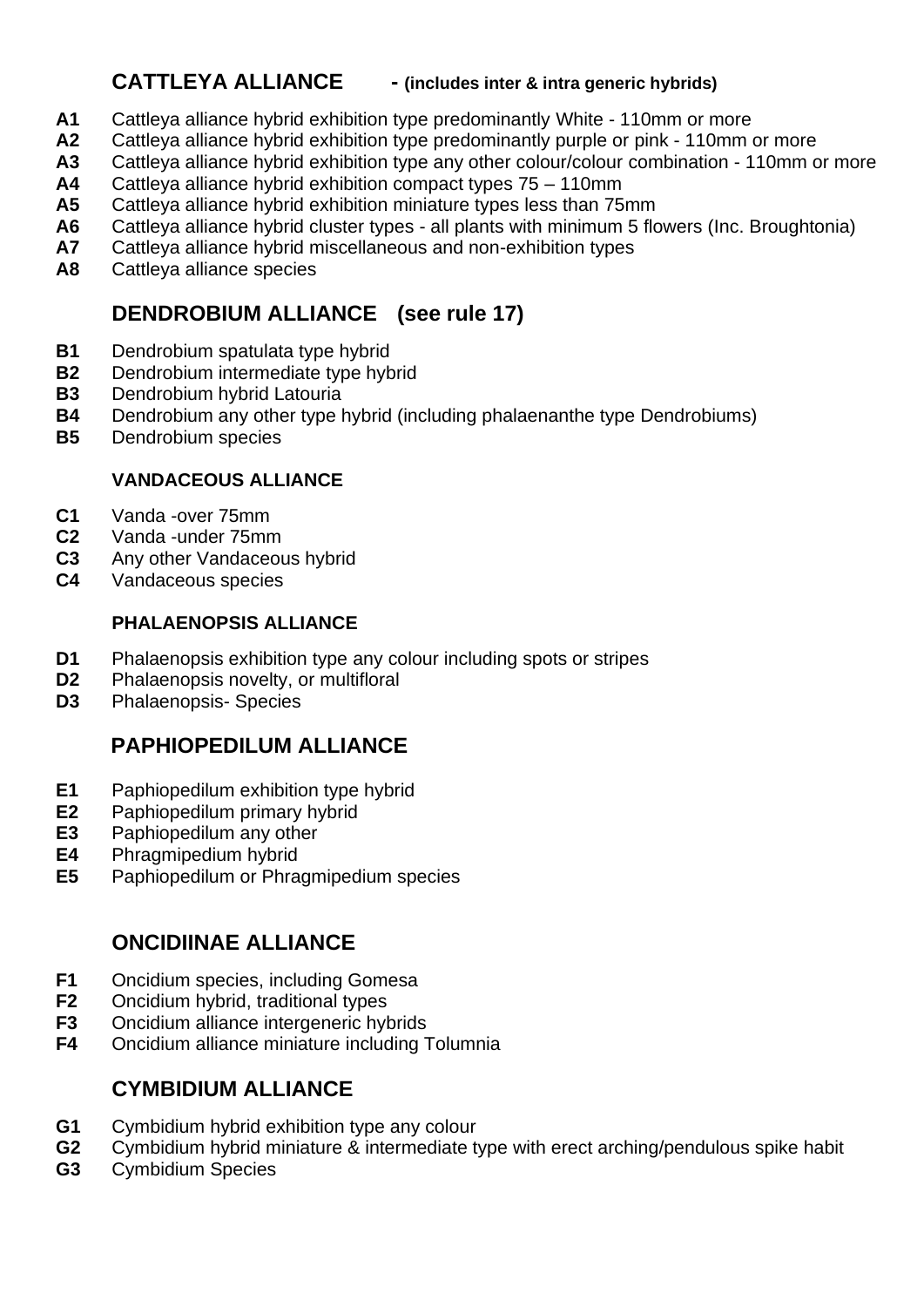## **AUSTRALIAN NATIVE ORCHIDS - (see schedule definitions 9 & 10)**

**\_\_\_\_\_\_\_\_\_\_\_\_\_\_\_\_\_\_\_\_\_\_\_\_\_\_\_\_\_\_\_\_\_\_\_\_\_\_\_\_\_\_\_\_\_\_\_\_\_\_\_\_\_\_\_\_\_\_\_\_\_\_\_\_\_\_\_\_\_\_\_\_\_\_\_\_\_\_\_\_\_\_\_\_\_\_\_\_\_\_\_\_\_\_\_\_\_\_\_\_\_\_\_**

- **H1** Dendrobium species
- **H2** Species any other
- **H3** Dendrobium hybrid (Including Australian spatulata hybrids)
- **H4** Native hybrid any other

## **MISCELLANEOUS ORCHIDS**

- **I1** Any other hybrid 25mm & over in flower size
- **I2** Any other hybrid under 25mm in flower size
- **I3** Any Dendrochillum
- **I4** Any other species under 25mm in flower size
- **I5** Any other species 25mm & over in flower size

## **FOLIAGE**

- **J1** Bromeliads
- **J2** Tillandsia
- **J3** Fern
- **J4** Anthurium
- **J5** Any other foliage plant up to 250mm high
- **J6** Any other foliage plant over 250mm high

## **FLORAL ART (see rules 21 to 24)**

- **K1** Novice Orchid and Driftwood
- **K2** Novice Orchid and Ferns
- **K3** Open Orchid and Candles
- **K4** Open Time

## **PHOTOGRAPHY CLASS TOPIC: ORCHIDS**

- **L1** Colour: Single print maximum size 250 x 200mm
- **L2** Monochrome: Single print maximum size 250 x 200mm
	- All entries must be mounted on black card that is 10mm larger than photo.
	- Only the exhibitor's number to appear of the face of the entry.
	- Photos must be 250mm  $\times$  20mm  $(10" \times 8")$
	- Frames or glass mounted prints will not be eligible.
	- Entries to be submitted by 3.30 pm Thursday 22<sup>nd</sup> July 2021.
	- **All entries must be original, not photocopied nor a reproduction.**

#### **NOVICE GROWERS SECTION**

**M1** Orchids (**Open to Caboolture Orchid Society members only**)

**General Classes page 3 of 5**

**\_\_\_\_\_\_\_\_\_\_\_\_\_\_\_\_\_\_\_\_\_\_\_\_\_\_\_\_\_\_\_\_\_\_\_\_\_\_\_\_\_\_\_\_\_\_\_\_\_\_\_\_\_\_\_\_\_\_\_\_\_\_\_\_\_\_\_\_\_\_\_\_\_\_\_\_\_\_\_\_\_\_\_\_\_\_\_\_\_\_\_\_\_\_\_\_\_\_**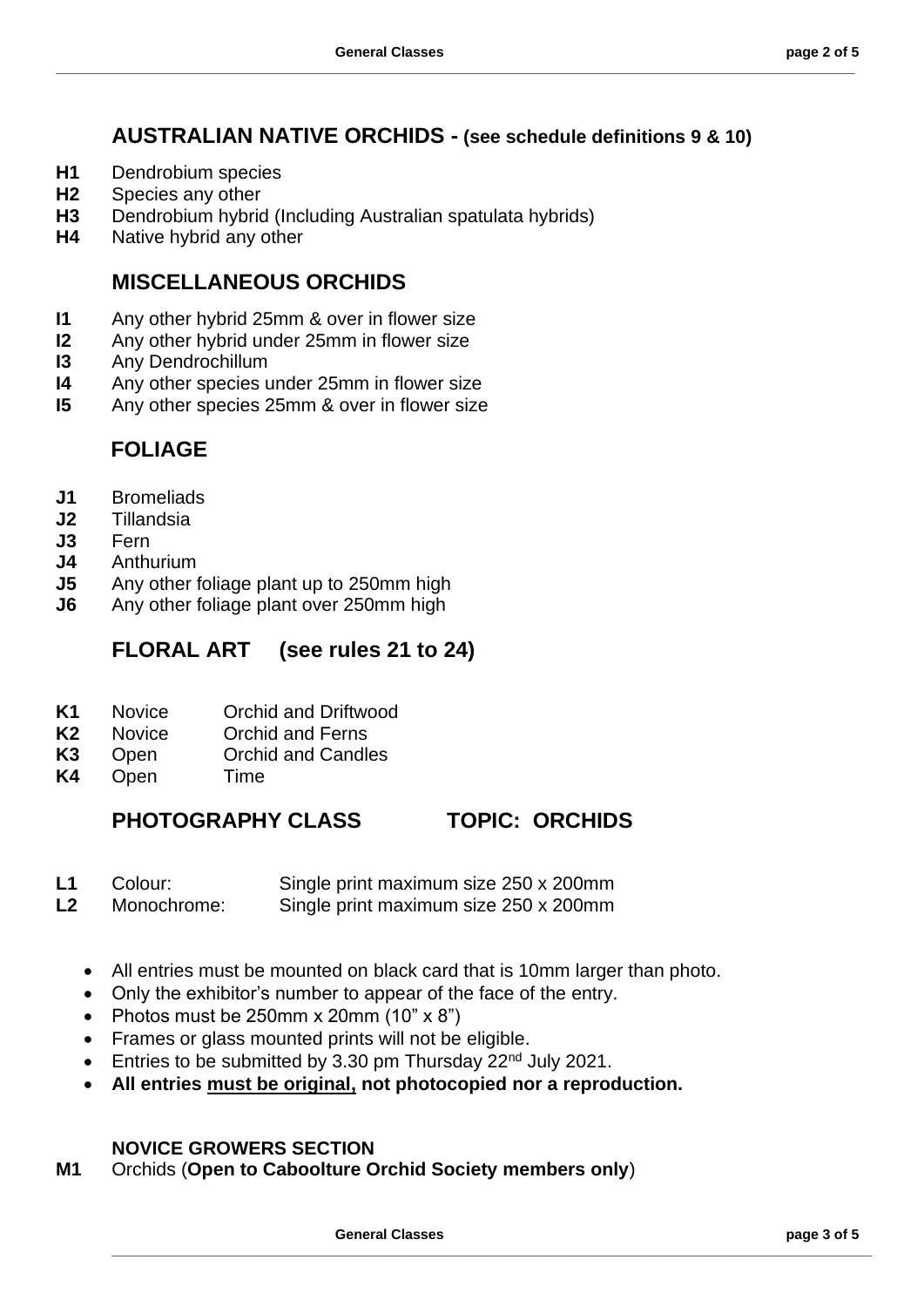#### **SOCIETIES, PLEASE NOTE AND ADVISE YOUR MEMBERS:**

#### **The SHOW MARSHALLS are the only persons permitted to rearrange a section or move another exhibitor's plant.**

#### **SCHEDULE RULES AND CONDITIONS OF ENTRY**

- 1. Entries are free and open to all financial members of societies affiliated with the Subtropical Orchid Council of Queensland Inc. or organisations invited by Caboolture Orchid Society Inc.
- 2. All exhibits must be completed, and plants tabled by the time specified on the front of this schedule.
- 3. All plants in the show will be eligible for a prize except where they are clearly marked to the contrary (by a special coloured label indicating a non-competitive exhibit).
- 4. All plants must have been owned by the exhibitor for at least **six months** prior to the commencement of the show
- 5. All plants must be in show bench condition free from pests and disease
- 6. All orchids must carry a securely affixed label as close as practicable to the flower showing the name of the orchid printed in accordance with the current edition of the I.O.C. Publication, "The Handbook on Orchid Nomenclature and Registration". Labels must be readable at a distance of two metres.
- 7. All plant labels being hybrid or species will only have the plant name **NO VARIETY and or AWARDS** to be shown. For example, Den Pink Doll only **NOT** Den Pink Doll var "Fragrance" HCC/AOC etc. Only plants with their registered name only on the label will be judged. **NO EXCEPTIONS**.
- 8. The only flowering plants other than orchids permitted in the Show are Anthuriums and Bromeliads.
- 9. The Caboolture Orchid Society, its agents, or the owner of the show venue, will accept no responsibility for theft, loss, destruction, or damage of any kind occasioned to plants, either during transport to and from the show venue or while at the show venue.
- 10. No plant or plants may be removed from the show (except for judging purposes until the official conclusion of the Show. If special circumstances arise requiring removal of a plant or plants consent must be obtained from the Show Marshalls before so doing.
- 11. A flower or flowers missing from an inflorescence will disqualify only that inflorescence provided that the missing flower or flowers are tabled on the pot with the plant.
- 12. A minimum of 50% of buds on an inflorescence must be fully opened before it is eligible to be judged unless it is the nature of the plant to flower progressively.
- 13. All First Prize winners will be eligible for judging selection of the Champion orchid. After selecting the Champion, the Second Prize Winner in the Champion's Class will be eligible for the selection of Reserve Champion.
- **14.** Any questions on the Schedule, conditions of entry, definitions, classifications, or interpretations requiring a ruling will be answered by the Show Marshalls. All decisions give shall be binding, final and not negotiable. **The SHOW MARSHALLS are the only persons permitted to rearrange a section or move another exhibitor's plant.**
- 15. The Show will be judged by panels of AOC judges who belong to S.T.O.C.Q. Inc. Societies.
- 16. Each orchid will be judged in one general class only.
- 17. Plants judged in Classes B1 and B2 must have at least one (1) exotic species in their parentage.
- 18. Staking and tying to display the inflorescence to its best advantage will be permitted, but if in the opinion of the judges this is considered to be excessive the judges have the right to ask for the ties to be removed to what is considered by the judges to be an acceptable level.
- 19. If there are less than two plants in a class, they may be incorporated into another class
- 20. If there are sufficient entries (minimum of 5 plants) in an unspecified class, the chief steward may create a separate category for judging
	- **Floral Art**
- 21. Floral Art Classes will be judged on colour, harmony, relationship between plant material and container, design, distinction or originality, condition of plant material and interpretation of theme.
- 22. An exhibitor may win the Floral Art Novice section (3) times before entering the Open Section.
- 23. Accessories (anything in arrangements other than plant material, container, background or base) are permitted in all informal Arrangements.
- 24. Flowers other than orchids may be used in all Floral Art Classes.

#### **General Classes page 4 of 5**